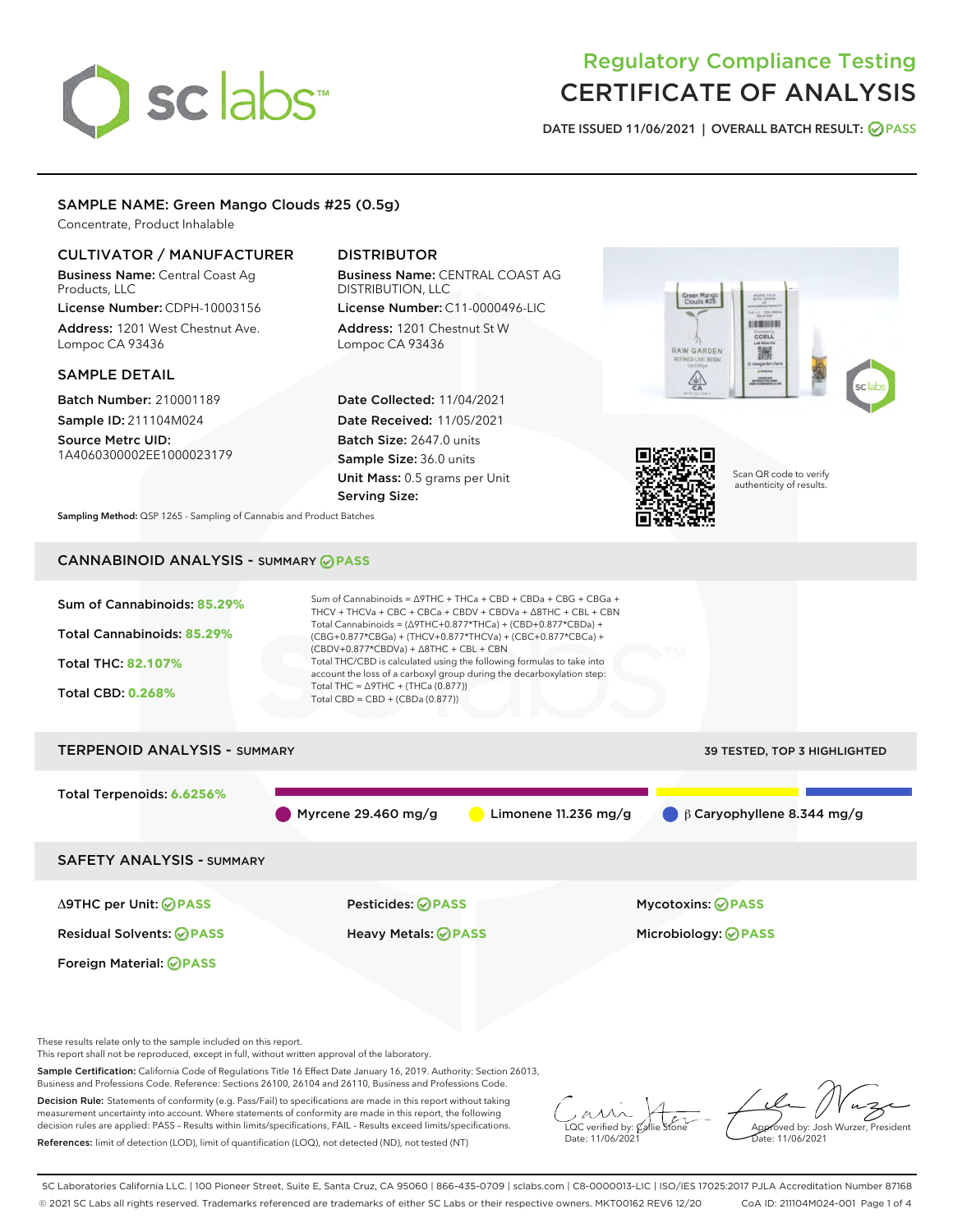



GREEN MANGO CLOUDS #25 (0.5G) | DATE ISSUED 11/06/2021 | OVERALL BATCH RESULT: @ PASS

# CANNABINOID TEST RESULTS - 11/06/2021 2 PASS

Tested by high-performance liquid chromatography with diode-array detection (HPLC-DAD). **Method:** QSP 1157 - Analysis of Cannabinoids by HPLC-DAD

#### TOTAL CANNABINOIDS: **85.29%**

Total Cannabinoids (Total THC) + (Total CBD) + (Total CBG) + (Total THCV) + (Total CBC) + (Total CBDV) + ∆8THC + CBL + CBN

TOTAL THC: **82.107%** Total THC (∆9THC+0.877\*THCa)

TOTAL CBD: **0.268%**

Total CBD (CBD+0.877\*CBDa)

TOTAL CBG: 1.572% Total CBG (CBG+0.877\*CBGa)

TOTAL THCV: 0.54% Total THCV (THCV+0.877\*THCVa)

TOTAL CBC: ND Total CBC (CBC+0.877\*CBCa)

TOTAL CBDV: ND Total CBDV (CBDV+0.877\*CBDVa)

| <b>COMPOUND</b>  | LOD/LOQ<br>(mg/g)          | <b>MEASUREMENT</b><br><b>UNCERTAINTY</b><br>(mg/g) | <b>RESULT</b><br>(mg/g) | <b>RESULT</b><br>(%) |
|------------------|----------------------------|----------------------------------------------------|-------------------------|----------------------|
| <b>A9THC</b>     | 0.06 / 0.26                | ±28.245                                            | 821.07                  | 82.107               |
| <b>CBG</b>       | 0.06/0.19                  | ±0.619                                             | 15.72                   | 1.572                |
| <b>CBN</b>       | 0.1 / 0.3                  | ±0.40                                              | 6.1                     | 0.61                 |
| <b>THCV</b>      | 0.1/0.2                    | ±0.27                                              | 5.4                     | 0.54                 |
| <b>CBD</b>       | 0.07/0.29                  | ±0.124                                             | 2.68                    | 0.268                |
| $\triangle$ 8THC | 0.1 / 0.4                  | ±0.15                                              | 1.9                     | 0.19                 |
| <b>THCa</b>      | 0.05/0.14                  | N/A                                                | <b>ND</b>               | <b>ND</b>            |
| <b>THCVa</b>     | 0.07/0.20                  | N/A                                                | <b>ND</b>               | <b>ND</b>            |
| <b>CBDa</b>      | 0.02/0.19                  | N/A                                                | <b>ND</b>               | <b>ND</b>            |
| <b>CBDV</b>      | 0.04 / 0.15                | N/A                                                | <b>ND</b>               | <b>ND</b>            |
| <b>CBDVa</b>     | 0.03/0.53                  | N/A                                                | <b>ND</b>               | <b>ND</b>            |
| <b>CBGa</b>      | 0.1 / 0.2                  | N/A                                                | <b>ND</b>               | <b>ND</b>            |
| <b>CBL</b>       | 0.06 / 0.24                | N/A                                                | <b>ND</b>               | <b>ND</b>            |
| <b>CBC</b>       | 0.2 / 0.5                  | N/A                                                | <b>ND</b>               | <b>ND</b>            |
| <b>CBCa</b>      | 0.07/0.28                  | N/A                                                | <b>ND</b>               | <b>ND</b>            |
|                  | <b>SUM OF CANNABINOIDS</b> |                                                    | 852.9 mg/g              | 85.29%               |

#### **UNIT MASS: 0.5 grams per Unit**

| ∆9THC per Unit                        | 1120 per-package limit | 410.54 mg/unit  | <b>PASS</b> |
|---------------------------------------|------------------------|-----------------|-------------|
| <b>Total THC per Unit</b>             |                        | 410.54 mg/unit  |             |
| <b>CBD per Unit</b>                   |                        | $1.34$ mg/unit  |             |
| <b>Total CBD per Unit</b>             |                        | $1.34$ mg/unit  |             |
| Sum of Cannabinoids<br>per Unit       |                        | $426.4$ mg/unit |             |
| <b>Total Cannabinoids</b><br>per Unit |                        | $426.4$ mg/unit |             |

| <b>COMPOUND</b>         | LOD/LOQ<br>(mg/g) | <b>MEASUREMENT</b><br><b>UNCERTAINTY</b><br>(mg/g) | <b>RESULT</b><br>(mg/g)                         | <b>RESULT</b><br>(%) |
|-------------------------|-------------------|----------------------------------------------------|-------------------------------------------------|----------------------|
| <b>Myrcene</b>          | 0.008 / 0.025     | ±0.3800                                            | 29.460                                          | 2.9460               |
| Limonene                | 0.005 / 0.016     | ±0.1607                                            | 11.236                                          | 1.1236               |
| $\upbeta$ Caryophyllene | 0.004 / 0.012     | ±0.2970                                            | 8.344                                           | 0.8344               |
| Linalool                | 0.009 / 0.032     | ±0.1156                                            | 3.041                                           | 0.3041               |
| $\alpha$ Pinene         | 0.005 / 0.017     | ±0.0223                                            | 2.598                                           | 0.2598               |
| Ocimene                 | 0.011 / 0.038     | ±0.0793                                            | 2.470                                           | 0.2470               |
| $\beta$ Pinene          | 0.004 / 0.014     | ±0.0268                                            | 2.334                                           | 0.2334               |
| $\alpha$ Humulene       | 0.009 / 0.029     | ±0.0675                                            | 2.102                                           | 0.2102               |
| Terpinolene             | 0.008 / 0.026     | ±0.0259                                            | 1.265                                           | 0.1265               |
| Fenchol                 | 0.010 / 0.034     | ±0.0322                                            | 0.832                                           | 0.0832               |
| Terpineol               | 0.016 / 0.055     | ±0.0445                                            | 0.724                                           | 0.0724               |
| trans-β-Farnesene       | 0.008 / 0.025     | ±0.0219                                            | 0.617                                           | 0.0617               |
| Caryophyllene<br>Oxide  | 0.010 / 0.033     | ±0.0107                                            | 0.232                                           | 0.0232               |
| Camphene                | 0.005 / 0.015     | ±0.0026                                            | 0.228                                           | 0.0228               |
| <b>Borneol</b>          | 0.005 / 0.016     | ±0.0075                                            | 0.178                                           | 0.0178               |
| Nerolidol               | 0.009 / 0.028     | ±0.0059                                            | 0.094                                           | 0.0094               |
| Fenchone                | 0.009 / 0.028     | ±0.0022                                            | 0.074                                           | 0.0074               |
| Valencene               | 0.009 / 0.030     | ±0.0048                                            | 0.070                                           | 0.0070               |
| Geraniol                | 0.002 / 0.007     | ±0.0029                                            | 0.067                                           | 0.0067               |
| $\alpha$ Bisabolol      | 0.008 / 0.026     | ±0.0025                                            | 0.046                                           | 0.0046               |
| Citronellol             | 0.003 / 0.010     | ±0.0022                                            | 0.045                                           | 0.0045               |
| 3 Carene                | 0.005 / 0.018     | ±0.0006                                            | 0.041                                           | 0.0041               |
| $\alpha$ Phellandrene   | 0.006 / 0.020     | ±0.0005                                            | 0.036                                           | 0.0036               |
| Nerol                   | 0.003 / 0.011     | ±0.0016                                            | 0.035                                           | 0.0035               |
| p-Cymene                | 0.005 / 0.016     | ±0.0009                                            | 0.034                                           | 0.0034               |
| $\gamma$ Terpinene      | 0.006 / 0.018     | ±0.0005                                            | 0.031                                           | 0.0031               |
| $\alpha$ Terpinene      | 0.005 / 0.017     | ±0.0003                                            | 0.022                                           | 0.0022               |
| Sabinene Hydrate        | 0.006 / 0.022     | N/A                                                | <loq< th=""><th><loq< th=""></loq<></th></loq<> | <loq< th=""></loq<>  |
| <b>Geranyl Acetate</b>  | 0.004 / 0.014     | N/A                                                | <loq< th=""><th><loq< th=""></loq<></th></loq<> | <loq< th=""></loq<>  |
| Sabinene                | 0.004 / 0.014     | N/A                                                | ND                                              | ND                   |
| Eucalyptol              | 0.006 / 0.018     | N/A                                                | ND                                              | ND                   |
| (-)-Isopulegol          | 0.005 / 0.016     | N/A                                                | ND                                              | ND                   |
| Camphor                 | 0.006 / 0.019     | N/A                                                | ND                                              | ND                   |
| Isoborneol              | 0.004 / 0.012     | N/A                                                | ND                                              | ND                   |
| Menthol                 | 0.008 / 0.025     | N/A                                                | ND                                              | ND                   |
| R-(+)-Pulegone          | 0.003 / 0.011     | N/A                                                | ND                                              | ND                   |
| $\alpha$ Cedrene        | 0.005 / 0.016     | N/A                                                | ND                                              | ND                   |
| Guaiol                  | 0.009 / 0.030     | N/A                                                | ND                                              | ND                   |
| Cedrol                  | 0.008 / 0.027     | N/A                                                | ND                                              | ND                   |
| <b>TOTAL TERPENOIDS</b> |                   |                                                    | 66.256 mg/g                                     | 6.6256%              |

SC Laboratories California LLC. | 100 Pioneer Street, Suite E, Santa Cruz, CA 95060 | 866-435-0709 | sclabs.com | C8-0000013-LIC | ISO/IES 17025:2017 PJLA Accreditation Number 87168 © 2021 SC Labs all rights reserved. Trademarks referenced are trademarks of either SC Labs or their respective owners. MKT00162 REV6 12/20 CoA ID: 211104M024-001 Page 2 of 4

# TERPENOID TEST RESULTS - 11/06/2021

Terpene analysis utilizing gas chromatography-flame ionization detection (GC-FID). **Method:** QSP 1192 - Analysis of Terpenoids by GC-FID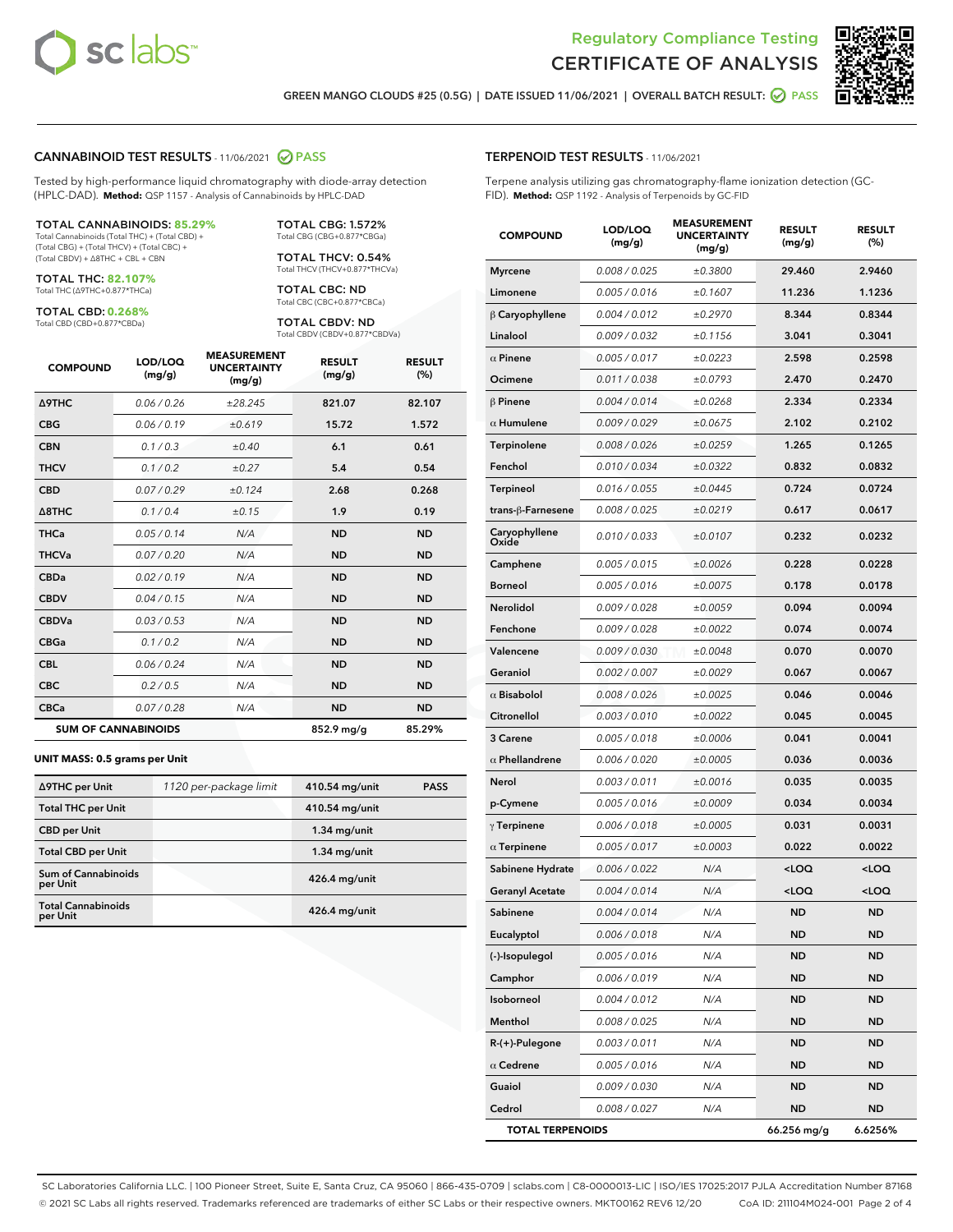



GREEN MANGO CLOUDS #25 (0.5G) | DATE ISSUED 11/06/2021 | OVERALL BATCH RESULT: @ PASS

# CATEGORY 1 PESTICIDE TEST RESULTS - 11/06/2021 2 PASS

Pesticide and plant growth regulator analysis utilizing high-performance liquid chromatography-mass spectrometry (HPLC-MS) or gas chromatography-mass spectrometry (GC-MS). \*GC-MS utilized where indicated. **Method:** QSP 1212 - Analysis of Pesticides and Mycotoxins by LC-MS or QSP 1213 - Analysis of Pesticides by GC-MS

| <b>COMPOUND</b>             | LOD/LOQ<br>$(\mu g/g)$ | <b>ACTION</b><br><b>LIMIT</b><br>$(\mu q/q)$ | <b>MEASUREMENT</b><br><b>UNCERTAINTY</b><br>$(\mu g/g)$ | <b>RESULT</b><br>$(\mu g/g)$ | <b>RESULT</b> |
|-----------------------------|------------------------|----------------------------------------------|---------------------------------------------------------|------------------------------|---------------|
| Aldicarb                    | 0.03 / 0.08            | $\ge$ LOD                                    | N/A                                                     | <b>ND</b>                    | <b>PASS</b>   |
| Carbofuran                  | 0.02 / 0.05            | $\ge$ LOD                                    | N/A                                                     | <b>ND</b>                    | <b>PASS</b>   |
| Chlordane*                  | 0.03 / 0.08            | $\ge$ LOD                                    | N/A                                                     | <b>ND</b>                    | <b>PASS</b>   |
| Chlorfenapyr*               | 0.03/0.10              | $\ge$ LOD                                    | N/A                                                     | <b>ND</b>                    | <b>PASS</b>   |
| Chlorpyrifos                | 0.02 / 0.06            | $\ge$ LOD                                    | N/A                                                     | <b>ND</b>                    | <b>PASS</b>   |
| Coumaphos                   | 0.02 / 0.07            | $\ge$ LOD                                    | N/A                                                     | <b>ND</b>                    | <b>PASS</b>   |
| Daminozide                  | 0.02 / 0.07            | $\ge$ LOD                                    | N/A                                                     | <b>ND</b>                    | <b>PASS</b>   |
| <b>DDVP</b><br>(Dichlorvos) | 0.03/0.09              | $>$ LOD                                      | N/A                                                     | <b>ND</b>                    | <b>PASS</b>   |
| Dimethoate                  | 0.03 / 0.08            | $\ge$ LOD                                    | N/A                                                     | <b>ND</b>                    | <b>PASS</b>   |
| Ethoprop(hos)               | 0.03/0.10              | $\ge$ LOD                                    | N/A                                                     | <b>ND</b>                    | <b>PASS</b>   |
| Etofenprox                  | 0.02/0.06              | $>$ LOD                                      | N/A                                                     | <b>ND</b>                    | <b>PASS</b>   |
| Fenoxycarb                  | 0.03 / 0.08            | $\ge$ LOD                                    | N/A                                                     | <b>ND</b>                    | <b>PASS</b>   |
| Fipronil                    | 0.03/0.08              | $>$ LOD                                      | N/A                                                     | <b>ND</b>                    | <b>PASS</b>   |
| Imazalil                    | 0.02 / 0.06            | $\ge$ LOD                                    | N/A                                                     | <b>ND</b>                    | <b>PASS</b>   |
| Methiocarb                  | 0.02 / 0.07            | $\ge$ LOD                                    | N/A                                                     | <b>ND</b>                    | <b>PASS</b>   |
| Methyl<br>parathion         | 0.03/0.10              | $>$ LOD                                      | N/A                                                     | <b>ND</b>                    | <b>PASS</b>   |
| <b>Mevinphos</b>            | 0.03/0.09              | $>$ LOD                                      | N/A                                                     | <b>ND</b>                    | <b>PASS</b>   |
| Paclobutrazol               | 0.02 / 0.05            | $\ge$ LOD                                    | N/A                                                     | <b>ND</b>                    | <b>PASS</b>   |
| Propoxur                    | 0.03 / 0.09            | $\ge$ LOD                                    | N/A                                                     | <b>ND</b>                    | <b>PASS</b>   |
| Spiroxamine                 | 0.03 / 0.08            | $\ge$ LOD                                    | N/A                                                     | <b>ND</b>                    | <b>PASS</b>   |
| Thiacloprid                 | 0.03/0.10              | $\ge$ LOD                                    | N/A                                                     | <b>ND</b>                    | <b>PASS</b>   |

## CATEGORY 2 PESTICIDE TEST RESULTS - 11/06/2021 @ PASS

| <b>COMPOUND</b>          | LOD/LOO<br>$(\mu g/g)$ | <b>ACTION</b><br>LIMIT<br>$(\mu g/g)$ | <b>MEASUREMENT</b><br><b>UNCERTAINTY</b><br>$(\mu g/g)$ | <b>RESULT</b><br>$(\mu g/g)$ | <b>RESULT</b> |
|--------------------------|------------------------|---------------------------------------|---------------------------------------------------------|------------------------------|---------------|
| Abamectin                | 0.03/0.10              | 0.1                                   | N/A                                                     | <b>ND</b>                    | <b>PASS</b>   |
| Acephate                 | 0.02/0.07              | 0.1                                   | N/A                                                     | <b>ND</b>                    | <b>PASS</b>   |
| Acequinocyl              | 0.02/0.07              | 0.1                                   | N/A                                                     | <b>ND</b>                    | <b>PASS</b>   |
| Acetamiprid              | 0.02/0.05              | 0.1                                   | N/A                                                     | <b>ND</b>                    | <b>PASS</b>   |
| Azoxystrobin             | 0.02/0.07              | 0.1                                   | N/A                                                     | <b>ND</b>                    | <b>PASS</b>   |
| <b>Bifenazate</b>        | 0.01/0.04              | 0.1                                   | N/A                                                     | <b>ND</b>                    | <b>PASS</b>   |
| <b>Bifenthrin</b>        | 0.02 / 0.05            | 3                                     | N/A                                                     | <b>ND</b>                    | <b>PASS</b>   |
| <b>Boscalid</b>          | 0.03/0.09              | 0.1                                   | N/A                                                     | <b>ND</b>                    | <b>PASS</b>   |
| Captan                   | 0.19/0.57              | 0.7                                   | N/A                                                     | <b>ND</b>                    | <b>PASS</b>   |
| Carbaryl                 | 0.02/0.06              | 0.5                                   | N/A                                                     | <b>ND</b>                    | <b>PASS</b>   |
| Chlorantranilip-<br>role | 0.04/0.12              | 10                                    | N/A                                                     | <b>ND</b>                    | <b>PASS</b>   |
| Clofentezine             | 0.03/0.09              | 0.1                                   | N/A                                                     | <b>ND</b>                    | <b>PASS</b>   |

| <b>CATEGORY 2 PESTICIDE TEST RESULTS</b> - 11/06/2021 continued |  |  |
|-----------------------------------------------------------------|--|--|
|                                                                 |  |  |

| <b>COMPOUND</b>               | LOD/LOQ<br>(µg/g) | <b>ACTION</b><br>LIMIT<br>(µg/g) | <b>MEASUREMENT</b><br><b>UNCERTAINTY</b><br>$(\mu g/g)$ | <b>RESULT</b><br>(µg/g) | <b>RESULT</b> |
|-------------------------------|-------------------|----------------------------------|---------------------------------------------------------|-------------------------|---------------|
| Cyfluthrin                    | 0.12 / 0.38       | $\overline{c}$                   | N/A                                                     | <b>ND</b>               | <b>PASS</b>   |
| Cypermethrin                  | 0.11/0.32         | 1                                | N/A                                                     | <b>ND</b>               | <b>PASS</b>   |
| <b>Diazinon</b>               | 0.02 / 0.05       | 0.1                              | N/A                                                     | <b>ND</b>               | <b>PASS</b>   |
| Dimethomorph                  | 0.03 / 0.09       | 2                                | N/A                                                     | ND                      | <b>PASS</b>   |
| Etoxazole                     | 0.02 / 0.06       | 0.1                              | N/A                                                     | ND                      | <b>PASS</b>   |
| Fenhexamid                    | 0.03 / 0.09       | 0.1                              | N/A                                                     | <b>ND</b>               | <b>PASS</b>   |
| Fenpyroximate                 | 0.02 / 0.06       | 0.1                              | N/A                                                     | <b>ND</b>               | <b>PASS</b>   |
| Flonicamid                    | 0.03/0.10         | 0.1                              | N/A                                                     | <b>ND</b>               | <b>PASS</b>   |
| Fludioxonil                   | 0.03/0.10         | 0.1                              | N/A                                                     | <b>ND</b>               | <b>PASS</b>   |
| Hexythiazox                   | 0.02 / 0.07       | 0.1                              | N/A                                                     | <b>ND</b>               | <b>PASS</b>   |
| Imidacloprid                  | 0.04 / 0.11       | 5                                | N/A                                                     | <b>ND</b>               | <b>PASS</b>   |
| Kresoxim-methyl               | 0.02 / 0.07       | 0.1                              | N/A                                                     | ND                      | <b>PASS</b>   |
| Malathion                     | 0.03 / 0.09       | 0.5                              | N/A                                                     | <b>ND</b>               | <b>PASS</b>   |
| Metalaxyl                     | 0.02 / 0.07       | $\overline{c}$                   | N/A                                                     | ND                      | <b>PASS</b>   |
| Methomyl                      | 0.03 / 0.10       | 1                                | N/A                                                     | <b>ND</b>               | <b>PASS</b>   |
| Myclobutanil                  | 0.03 / 0.09       | 0.1                              | N/A                                                     | <b>ND</b>               | <b>PASS</b>   |
| Naled                         | 0.02 / 0.07       | 0.1                              | N/A                                                     | <b>ND</b>               | <b>PASS</b>   |
| Oxamyl                        | 0.04 / 0.11       | 0.5                              | N/A                                                     | ND                      | <b>PASS</b>   |
| Pentachloronitro-<br>benzene* | 0.03 / 0.09       | 0.1                              | N/A                                                     | ND                      | <b>PASS</b>   |
| Permethrin                    | 0.04 / 0.12       | 0.5                              | N/A                                                     | <b>ND</b>               | <b>PASS</b>   |
| Phosmet                       | 0.03 / 0.10       | 0.1                              | N/A                                                     | <b>ND</b>               | <b>PASS</b>   |
| Piperonylbu-<br>toxide        | 0.02 / 0.07       | 3                                | N/A                                                     | <b>ND</b>               | <b>PASS</b>   |
| Prallethrin                   | 0.03 / 0.08       | 0.1                              | N/A                                                     | <b>ND</b>               | <b>PASS</b>   |
| Propiconazole                 | 0.02 / 0.07       | 0.1                              | N/A                                                     | <b>ND</b>               | <b>PASS</b>   |
| Pyrethrins                    | 0.04 / 0.12       | 0.5                              | N/A                                                     | <b>ND</b>               | <b>PASS</b>   |
| Pyridaben                     | 0.02 / 0.07       | 0.1                              | N/A                                                     | ND                      | <b>PASS</b>   |
| Spinetoram                    | 0.02 / 0.07       | 0.1                              | N/A                                                     | <b>ND</b>               | <b>PASS</b>   |
| Spinosad                      | 0.02 / 0.07       | 0.1                              | N/A                                                     | <b>ND</b>               | <b>PASS</b>   |
| Spiromesifen                  | 0.02 / 0.05       | 0.1                              | N/A                                                     | ND                      | PASS          |
| Spirotetramat                 | 0.02 / 0.06       | 0.1                              | N/A                                                     | <b>ND</b>               | <b>PASS</b>   |
| Tebuconazole                  | 0.02 / 0.07       | 0.1                              | N/A                                                     | <b>ND</b>               | <b>PASS</b>   |
| Thiamethoxam                  | 0.03 / 0.10       | 5                                | N/A                                                     | ND                      | <b>PASS</b>   |
| Trifloxystrobin               | 0.03 / 0.08       | 0.1                              | N/A                                                     | ND                      | <b>PASS</b>   |

SC Laboratories California LLC. | 100 Pioneer Street, Suite E, Santa Cruz, CA 95060 | 866-435-0709 | sclabs.com | C8-0000013-LIC | ISO/IES 17025:2017 PJLA Accreditation Number 87168 © 2021 SC Labs all rights reserved. Trademarks referenced are trademarks of either SC Labs or their respective owners. MKT00162 REV6 12/20 CoA ID: 211104M024-001 Page 3 of 4